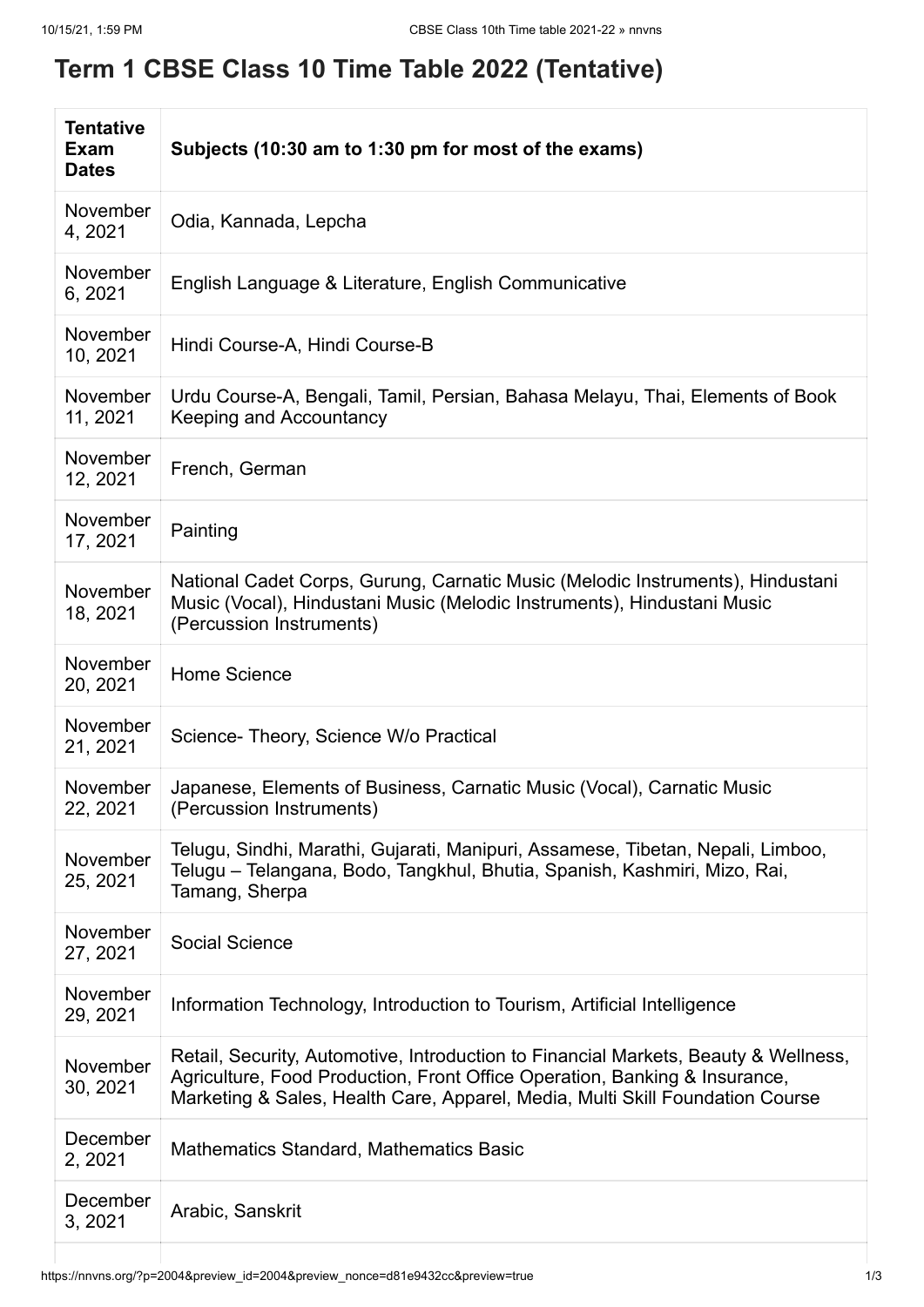| December<br>5, 2021 | Malayalam, Punjabi, Russian, Urdu Course-B |
|---------------------|--------------------------------------------|
| December<br>7, 2021 | <b>Computer Application</b>                |

## **Term 2 CBSE Class 10 Time Table 2022 (Tentative)**

Term 2 is the final exam for the 10th class of CBSE and CBSE publish the timetable for the final exam of class 10 but this is a tentative date sheet.

| <b>Tentative</b><br>Exam<br><b>Dates</b> | Subjects (10:30 am to 1:30 pm for most of the exams)                                                                                                                                  |
|------------------------------------------|---------------------------------------------------------------------------------------------------------------------------------------------------------------------------------------|
| March 4,<br>2022                         | Odia, Kannada, Lepcha                                                                                                                                                                 |
| March 6,<br>2022                         | English Language & Literature, English Communicative                                                                                                                                  |
| March<br>10, 2022                        | Hindi Course-A, Hindi Course-B                                                                                                                                                        |
| March 11,<br>2022                        | Urdu Course-A, Bengali, Tamil, Persian, Bahasa Melayu, Thai, Elements of Book<br><b>Keeping and Accountancy</b>                                                                       |
| March<br>12, 2022                        | French, German                                                                                                                                                                        |
| March<br>17, 2022                        | Painting                                                                                                                                                                              |
| March<br>18, 2022                        | National Cadet Corps, Gurung, Carnatic Music (Melodic Instruments), Hindustani<br>Music (Vocal), Hindustani Music (Melodic Instruments), Hindustani Music<br>(Percussion Instruments) |
| March<br>20, 2022                        | <b>Home Science</b>                                                                                                                                                                   |
| March<br>21, 2022                        | Science- Theory, Science W/o Practical                                                                                                                                                |
| March<br>22, 2022                        | Japanese, Elements of Business, Carnatic Music (Vocal), Carnatic Music<br>(Percussion Instruments)                                                                                    |
| March<br>25, 2022                        | Telugu, Sindhi, Marathi, Gujarati, Manipuri, Assamese, Tibetan, Nepali, Limboo,<br>Telugu – Telangana, Bodo, Tangkhul, Bhutia, Spanish, Kashmiri, Mizo, Rai,<br>Tamang, Sherpa        |
| March<br>27, 2022                        | <b>Social Science</b>                                                                                                                                                                 |
| March                                    | Information Technology, Introduction to Tourism, Artificial Intelligence                                                                                                              |